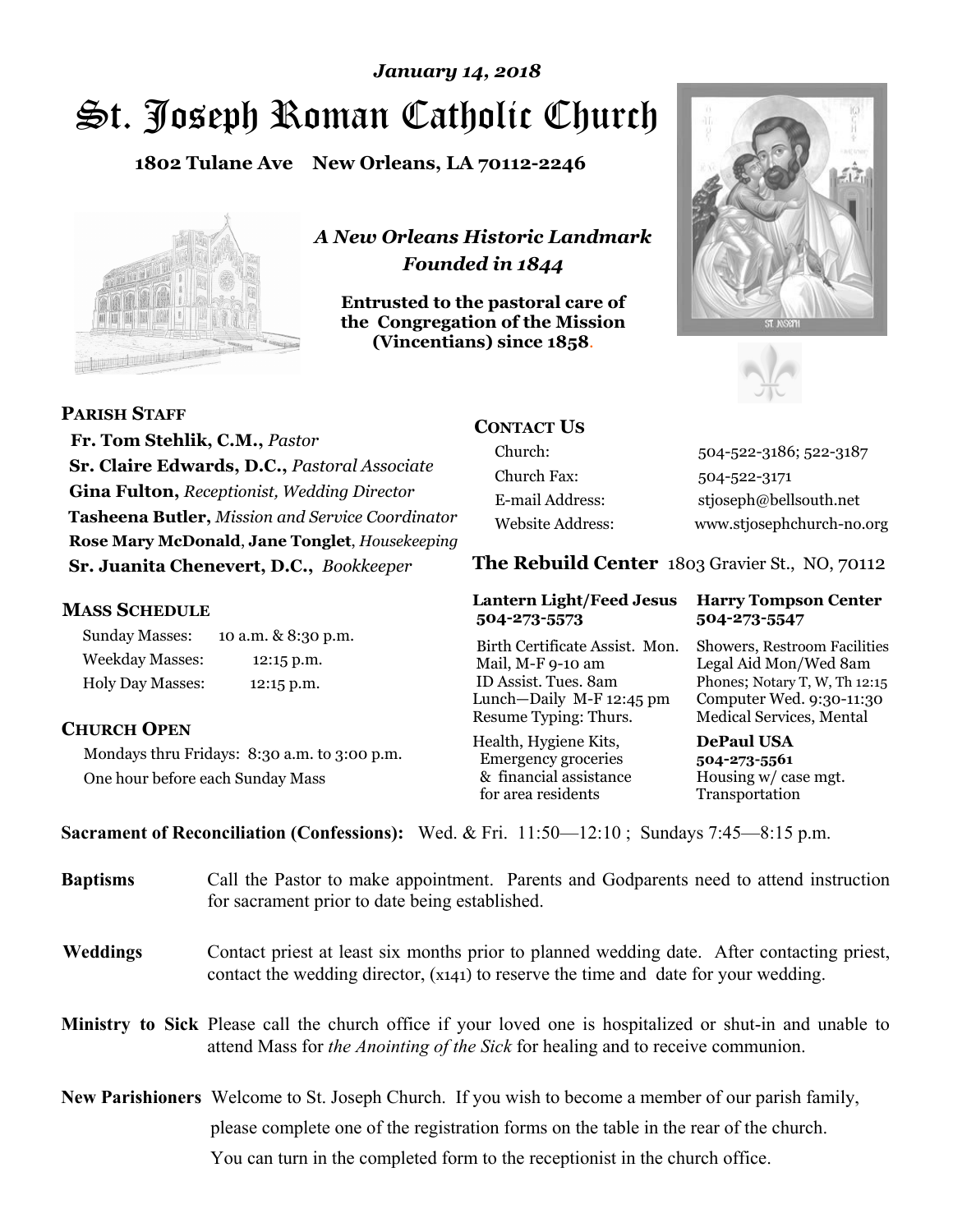# **2nd Sunday in Ordinary Time January 14, 2018**

٦



 **10:00 am** *St. Joseph Parishioners and Benefactors*

 **8:30 pm Vincentian Seminarians: Cong Le & Jimmy Muller** 

|                                                                                 | <b>READINGS FOR THE WEEK</b>                                           |
|---------------------------------------------------------------------------------|------------------------------------------------------------------------|
| Monday, January 15, 2017—Martin Luther King Day<br>10:00 a.m. DACA Young Adults | <i>Jan.</i> 14 One in Faith #1039<br>Sunday,                           |
| Tuesday, January 16, 2017-                                                      | Mon.: 1 Sm 15:16-23; Ps 50:8-23; Mk 2:18-22                            |
| 12:15 p.m. Anna Marie Olivier $(+)$                                             | Tues.: 1 Sm 16:1-13; Ps 89:20-28; Mk 2:23-28                           |
| Wednesday, January 17, 2017-St. Anthony                                         | Wed.: 1 Sm 17:32--51; Ps 144:1-10; Mk 3:1-6                            |
| 12:15 p.m. Monica Witherspoon                                                   | Thurs.: 1 Sm 18:6-9; 19:1-7; Ps 56; Mk 3:7-12                          |
| Thursday, January 18, 2017—Prayer Day Christian Unity                           | Friday: 1 Sm 24:3-21; Ps 57:2-11; Mk 3:13-19                           |
| 12:15 pm Fr. Larry Christiansen, CM (+)                                         | Sat.: 2 Sm 1:1-27; Ps 80:2-3, 5-7; Mk 3:20-21                          |
| Friday, January 12, 2017-<br>12:15 pm Gabe & Joy Barkate $(+)$                  | Sunday: Jonah 3:1-5, 10; Psalm 25:4-9;<br>1 Cor. 7:29-31; Mark 1:14-20 |

#### **YOUR PRAYERS ARE ASKED FOR THE FOLLOWING PARISHIONERS , WHO ARE IN NEED OF HEALING:**

Willie Arnaudville, Anthony Blaise, Clarke Bordelon, Lawrence & Mamie Brown, Cheryl Butler, John Caron, John Gebbia, Sylvia Daily-Powell, Joseph Delay, Bernardine Dupre, Ben Eble III, Terry Eggleston, Linda Elwood, Heather Faircloth, Winston Falgout, Frances Fiegler, LaDonna Finch, Darrell & Ramona Ford, Fr. Lou Franz, CM, Mark Eiserloh, Warren Frught, Roselyn Hansen, Madonna Hayden, Sarah Hollier-Watkins, Shelia Jones, Bennett Joseph, Jr, Bette & Ken Kussman, Landy Lanza, Jannie Ledet, James Leung, Sara Marino, Priscilla Martin, Karen McCoy, Hazel McMiller, Donna Moore, Regina Pichoff, Mark Raymond, Tina Roderfeld, Pippy Sanders, Anita Schexnayder; Mel & Gaspar Schiro; Charlie & Joanne Slocum, Malcolm Taylor, Jane Tonglet, Fritz Tripkovich, George Tripkovich, Marion Vaughn, Juanita Ware, Darrell Walker, Mary Willis, Lynn Williams, Monica Whitherspoon.

#### **SANCTUARY CANDLE AND MASS INTENTIONS**

The Sanctuary Candle is burning this week to pray for **Heather Faircloth.** To reserve a date to burn the Candle in memory of someone or for a special intention, please call the church office (522-3186). The Sanctuary Candle offering is \$15 for two weeks. The offering for Mass intentions is \$5.00 per Mass.

# **W E L C O M E!** Vincentian Novices from Philadelphia

 Years ago, the Internal Seminary (Noviciate) of a Congregation of Priests and Brothers was seen in away as renouncing and leaving the world. After Vatican II, the Congregation of the Mission (Vincentians) founded by St. Vincent de Paul rethought this concept in light of our mission as an *apostolic society* of the Roman Catholic Church whose mission is "to follow Jesus Christ, the Evangelizer of the Poor. During the year of Internal Seminary that is dedicated to study and practical experience of living the *charism* of the Congregation, there is a period of time where the novices are sent out to: encounter a variety of confreres and other members of the Vincentian Family, learn from and serve the Poor, and put into practice in pastoral setting some of the virtues of the Vincentian Way of Life.

**Cong Le** is 34 years old. He was born in Vietnam and entered the Formation Program through St. Mary Church in Greensboro, N.C. He has been formation for five and a half years, graduating from St. John's University last May (BA Philosophy). His apostolate in the Philadelphia this year has been *Whosoever Gospel Mission and Rescue*; working with men who have been homeless and are in the beginning stages of changing their lives. He also helps out on Sundays with the Vietnamese Youth Group at St. Helena Parish. **Jimmy Muller** is 25 years of age. He was born in South Korea and raised by a married couple here in the United States. Jimmy entered formation St. Vincent Church in Philadelphia. He has been in our Formation Program for two and a half years. He graduated from the University of Pittsburgh in 2014 (BS Information Sciences). His apostolate this year in Philadelphia has been De Paul House; working with men who have been homeless and are now in the final stages of moving on with jobs and apartments (or reunification with their families). He does tutoring and helps with the ministry with IT.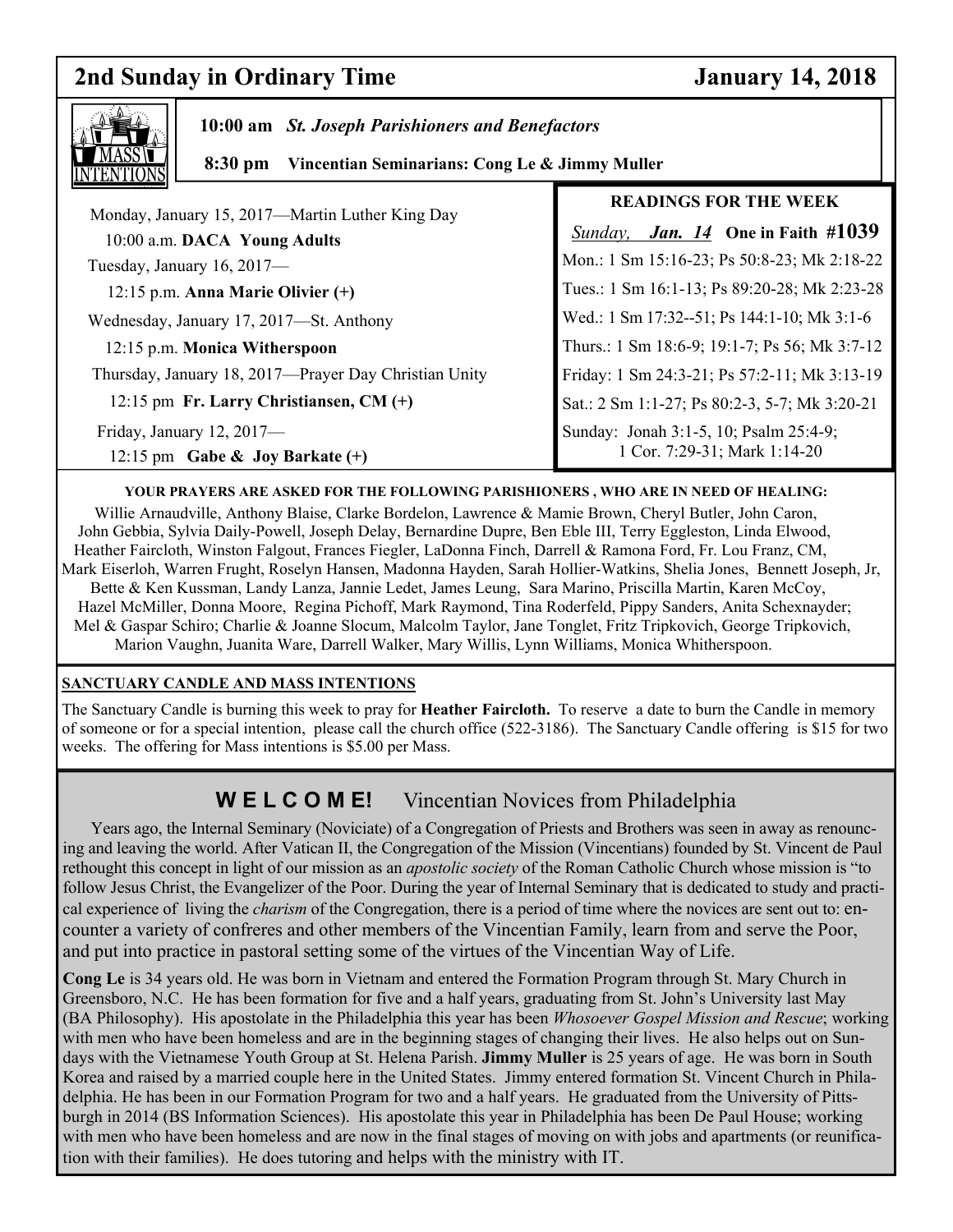*We have found the Messiah; Jesus Christ, who leads us to truth and fills us with grace.* **John 1:41**

| <b>PARISH CALENDAR</b>                            | <b>TREASURE &amp; STEWARDSHIP</b> |
|---------------------------------------------------|-----------------------------------|
| Jan. 22 St. Joseph Altar Meeting Monday (5:30 pm) | <b>Epiphany, Jan 7 \$8,237.00</b> |
| Jan. 22 Synod Presentation: Evangelization (7 pm) | Capital Campaign\$23,365.00       |
| Jan. 25 <b>RCIA</b> <i>Thursday</i> (6:30 pm)     | Thank you for your generosity     |

 Ordinary Time started last Tuesday after celebrating the Baptism of the Lord. On the old calendar, the feast of the Presentation, was the last day of the Christmas season. The Church of the Nativity in Bethlehem stands in remarkable disrepair and disorder in Manger Square. The roof is crumbling, the major doorways are blocked, the wiring is faulty, and the worship life is disrupted by quarrels among Eastern Christians.

 The church was founded in 325, destroyed in a Samaritan revolt in 539, and rebuilt by the Emperor Justinian. When the area came under Muslim control in 638, the holiness of the church was respected, and in return Christians allowed Muslims to pray in the south aisle, a right still upheld. Earlier in that century, invading Persians were ordered to destroy all churches, but when they saw the magi carved over the doorway of the Church of the Nativity, they spared it out of respect for their ancestors who bore gold, frankincense, and myrrh to the same city. The Crusaders restored and redecorated the church by the twelfth century, and it is their plan that survives. In a stone grotto, a silver star marks the place of Christ's birth.

**Fr. David Caron visit** On Monday, January 22, Fr. John Caron, OP, Vicar for Evangelization in New Orleans will come and share the fruits of the Synod, update us on the plans for the celebration of the Tricentennial Year of the Archdiocese, and share what parishes and people have been doing to strengthen efforts in the area of Evangelization. All are welcome and invited to this event.



# **Pope Francis'** *January* **Intention**

That Christians, and other religious minorities in Asian countries, may be able to practise their faith in full freedom.

 The new exhibit of the Catholic Cultural Heritage Center, **"***The Church in the Crescent: 300 Years of Catholicism in New Orleans,*  is now on display at the Old Ursuline Convent

M-F 10 am—4 pm and Saturday 9 am—2 pm.

# **TODAY'S READINGS**

**First Reading** — Speak, for your servant is listening (1 Samuel 3:3b-10, 19).

**Psalm** — Here am I, Lord; I come to do your will (Psalm 40).

**Second Reading** — Do you not know that your body is a temple of the Holy Spirit within you? (1 Corinthians 6:13c-15a, 17-20).

**Gospel** — Andrew found his brother Simon and brought him to Jesus (John 1:35-42).

### **THE LAMB OF GOD**

 "Behold the Lamb of God!" We hear this phrase every Sunday at Mass, but there's a good chance that many Catholics do not know who in the Bible originally spoke it. Only appearing in the Gospel of John, the lips of John the Baptist utter it twice. In the Gospel reading, John proclaims Jesus as the Lamb of God, and two of John's own disciples follow Christ. Later Andrew, who heard John and then followed Jesus, brings his brother Simon, re-named Cephas, or Peter. A careful look at these Bible verses shows us the mission of everyone baptized into the Body of Christ: to proclaim our faith in Christ, so that others will follow him. We may not know how the will of God will work in those we bring to Jesus; but the point is that our mission as a church is to bring others to the Lamb of God, who takes away the sin of the world.

#### **CHARTER FOR THE PROTECTION OF CHILDREN AND YOUNG PEOPLE**

In response to the Charter for the Protection of Children and Young People from the United States Conference of Catholic Bishops, the Archdiocese of New Orleans continues to make the Hot Line available for anyone who has been hurt or sexually abused by anyone who works for the Church. The Hot Line continues to be available; the number is (504) 522-5019. In continuing our commitment to support and to heal, we invite and encourage individuals who have been hurt or sexually abused recently or in the past by clergy, religious or other employees of the Archdiocese to call our Hot Line and your message will be received confidentially by a mental health professional. Anyone can make a direct call during regular business hours to the Victims' Assistance Coordinator at (504) 861-6253.